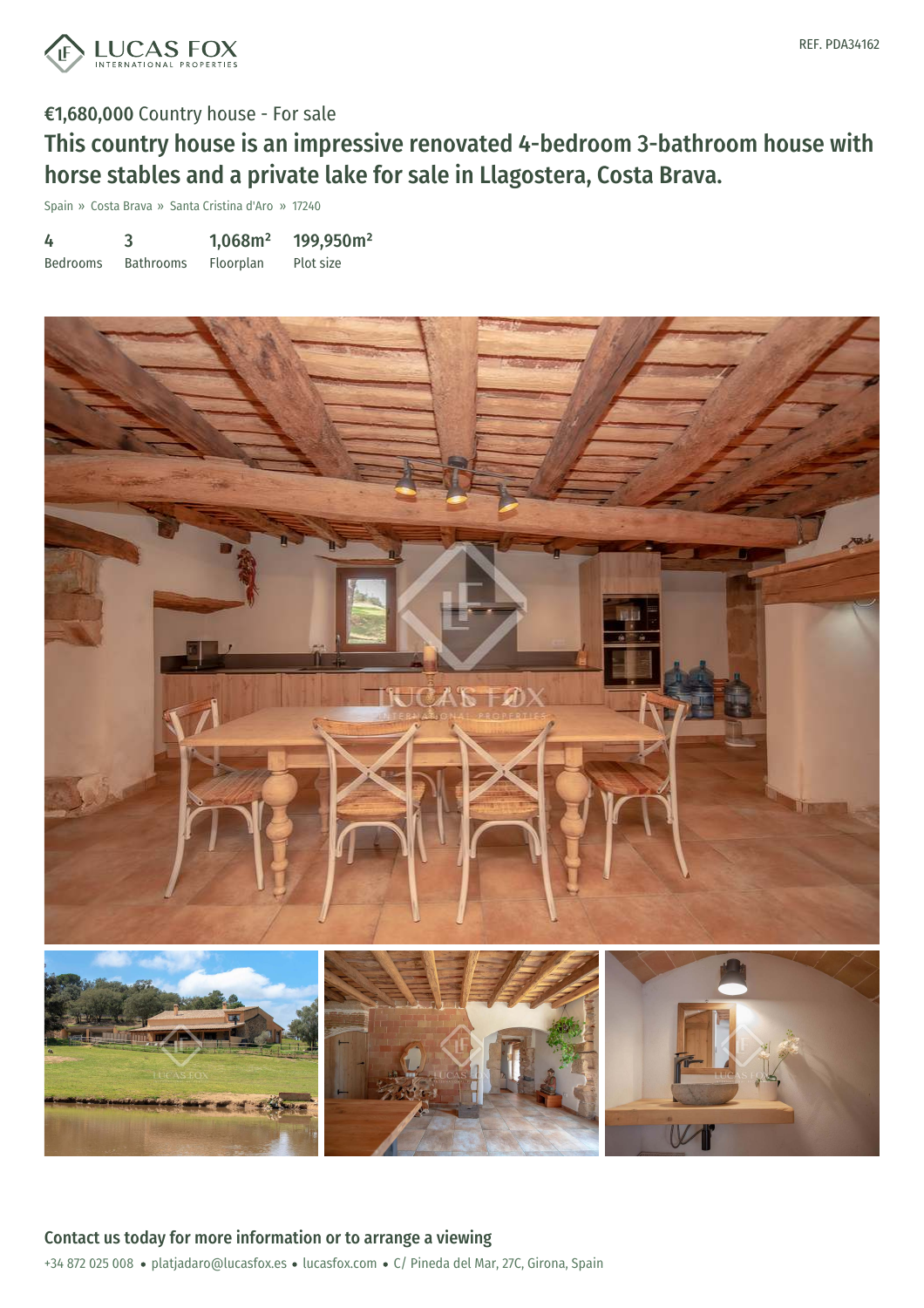

# €1,680,000 Country house - For sale This country house is an impressive renovated 4-bedroom 3-bathroom house with

horse stables and a private lake for sale in Llagostera, Costa Brava.

Spain » Costa Brava » Santa Cristina d'Aro » 17240

4 Bedrooms 3 Bathrooms 1,068m² Floorplan 199,950m² Plot size

#### **OVERVIEW**

# This country house is an impressive renovated 4 bedroom 3-bathroom home with horse stables and a private lake, solar panels, and a water well for sale in Llagostera, Costa Brava.

This beautiful country house has a built area 0f 1,068 m² on an impressive plot of 199.950 m². The house was built in 1960 but only recently renovated.

At the front gate of the property, you are welcomed by though a stunning, spacious drive towards the house and lake. To the rear of the house, there is an open garage and horse stables with 30 solar panels. The water well is located next to the horse stables which also has two deposit tanks of 3000 litres each, providing water for the house and the garden.

On entering the house, we are surprised by the spacious entrance and high-end finishes that continue throughout the entire property. From the entrance, we have access to the fully equipped luxury kitchen with fireplace with built-in stone oven.

The living room can be reached from both the entrance and the kitchen. In the living room, we can enjoy the beautiful, central fireplace and the stunning high ceilings. From here we have access to the spacious terrace where you can perfectly entertain friends and family with a view over the countryside and private lake.

From the living room we have access to the master bedroom, also with amazing high ceilings with its own master bathroom and a steel staircase to go to the walk-in wardrobe.

The first floor of the property offers 3 spacious bedrooms and 1 shared bathroom.

Underfloor heating is installed throughout the entire house, which can be set differently in each room.

At the side of the house is an extra space which can be used as storage or can also be renovated as a guest apartment.

For a video tour, please click the link in the title.



#### [lucasfox.com/go/pda34162](https://www.lucasfox.com/go/pda34162)

Mountain views, Garden, Horse-riding facilities, High ceilings, Natural light, Parking, Barbecue, Chill out area, Equipped Kitchen, Exterior, Fireplace, Heating, Interior, Pet-friendly, Renovated, Solar panels, Views, Walk-in wardrobe, Well

#### Contact us today for more information or to arrange a viewing

+34 872 025 008 · platjadaro@lucasfox.es · lucasfox.com · C/ Pineda del Mar, 27C, Girona, Spain